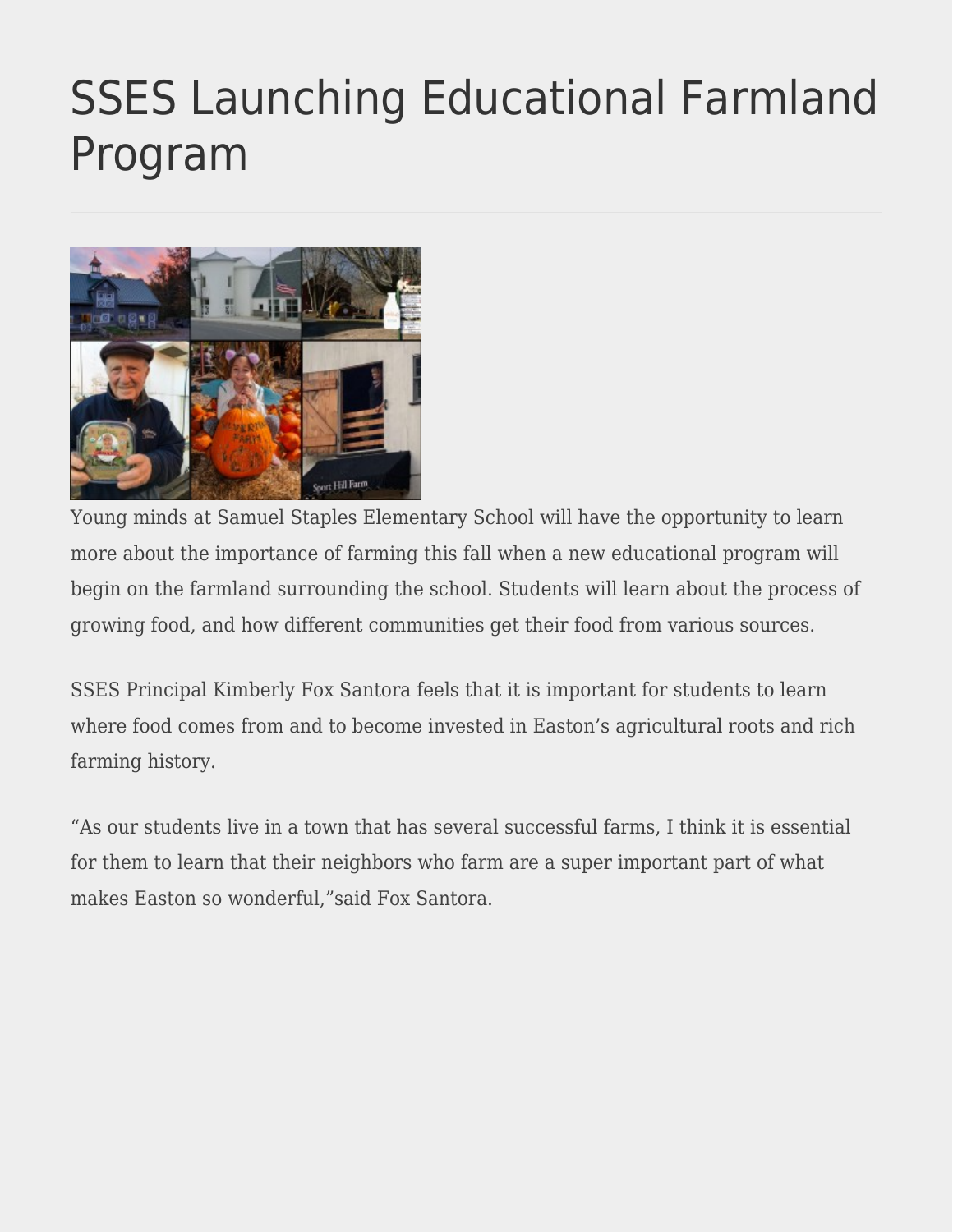

Jake and Brittany Conover — Rick Falco Photo

The program will be run by Jacob Conover, the manager at Silverman's Farm, and his wife Brittany, who is an agricultural scientist and runs Shaggy Coo's farm. The curriculum will cover topics such as soil science, the growing and harvesting of food, and historical lessons on the agrarian roots of Easton.

"It gives me personally an opportunity to talk to kids, or do something for teachers so that they can do it for the kids, and help facilitate something that can encourage kids to be interested in agriculture and that sector of the sciences," said Conover. He looks forward to giving students the opportunity to "have the same influences that I had growing up where you just experience a small spark and you're like 'wow, this is really cool–I think I might want to do this for the rest of my life!," said Conover.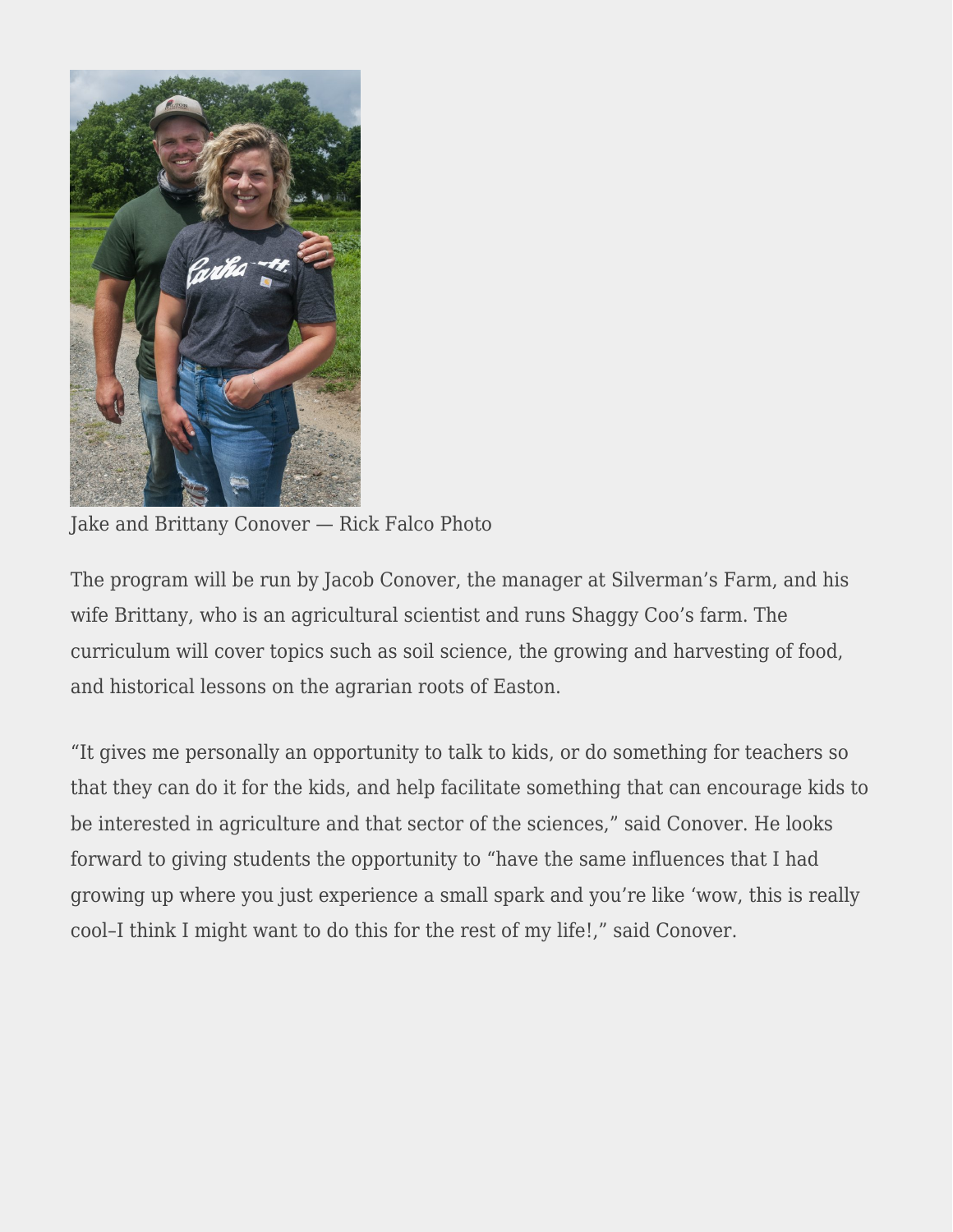

Jake Conover checks vegetables at Silverman's Farm. — Rick Falco Photo

The farmland was previously leased to the Speckled Rooster Farm, but a transfer of the lease to Silverman's Farm was approved unanimously at a recent Board of Selectmen meeting on May 19. Silverman's Farm has committed to seeing the lease through its full term, which lasts until April 25, 2024.

"Silverman's Farm is such a special part of Easton, and I know Easton residents are proud to have them as neighbors," said Fox Santora. "I love the idea of partnering with such well-established and highly respected farmers. As experts, who better can help us 'grow' this program?"



Sunflowers at Gilbertie's Farm in Easton.–Rick Falco Photo

Conover intends to grow a useable crop on the land as well as a visible flower, like a sunflower. Due to the timing of the approval however, they intend to start with the basics.